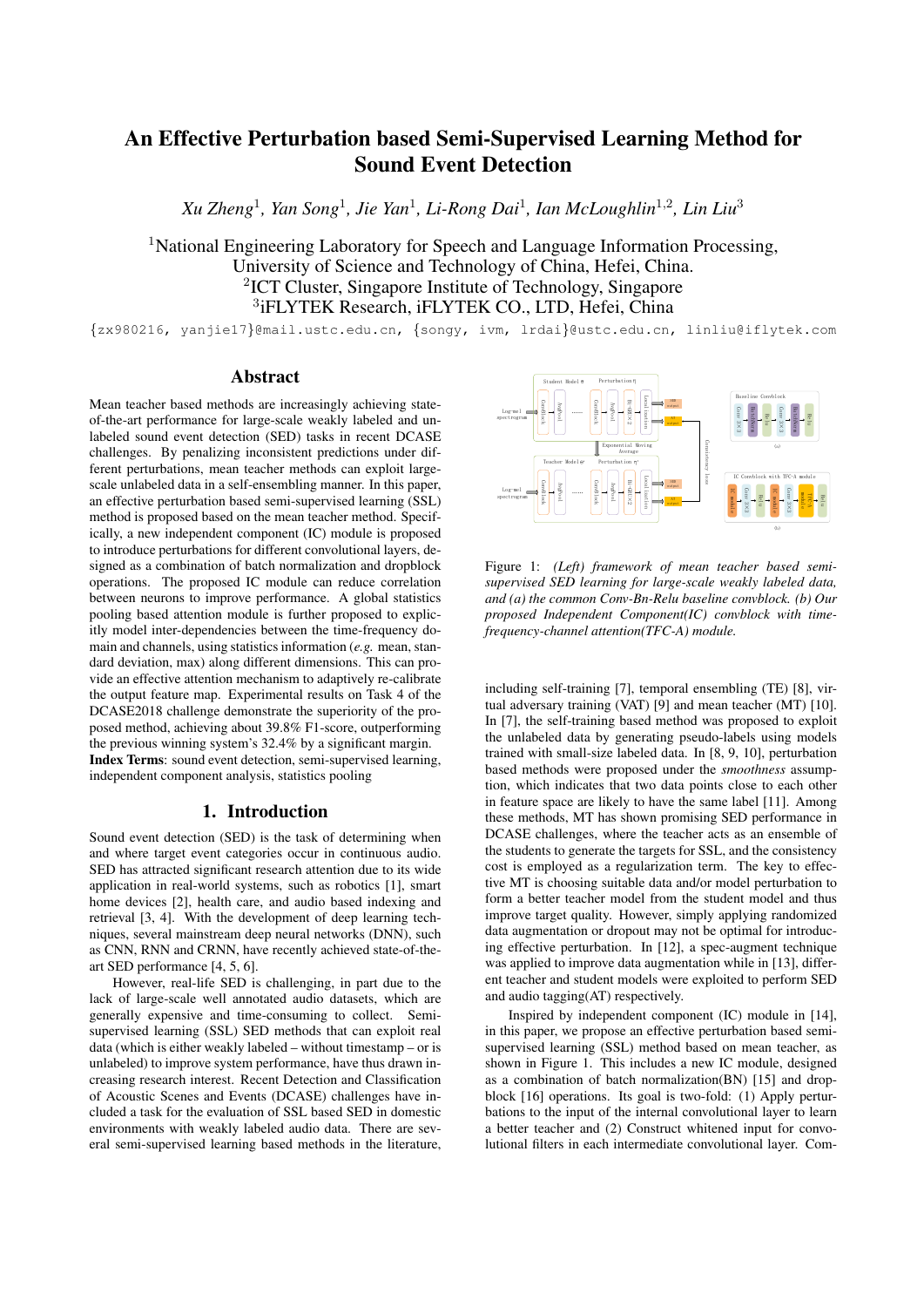pared to dropout, the dropblock drops units in a contiguous region of a feature map, which can reduce the spatial correlation of the input. The IC module (BN+Dropblock) can approximate independent component analysis (ICA), which is traditionally implemented by two steps: the zero-phase component analysis (ZCA) to whiten the network activations, and rotation operations to get the final independent components [17]. That is, BN replaces the ZCA, while the dropblock reduces the dependencies within activations.

Furthermore, motivated by "squeeze-and-excitation" [18], which models inter-dependencies between the channels, a global statistics pooling based attention module is further proposed to explicitly model inter-dependencies between the timefrequency domain and channels using statistics information (*e.g.* mean, standard deviation, max) computed along different dimensions. This provides an effective attention mechanism which can adaptively re-calibrate the output feature map.

To evaluate the effectiveness of the proposed methods, extensive experiments have been conducted on DCASE2018 challenge task4 benchmarks. The experimental results show its superiority with 39.79% F1-score compared to 32.4% in the winning system.

## 2. Baseline method

In this section, we will firstly introduce the mean teacher based framework for SED [10], as shown in left of Figure 1. We adopt CRNN as the backbone architecture [19]. The CNN part is composed of 5 convolutional blocks, followed by two Bi-GRU layers to model long-term relationships and a localization module.

Since the task 4 of DCASE challenges focuses on weakly labeled data, which consists of AT and SED tasks. In mean teacher, two CRNNs (namely, teacher and student) with the same architecture are used. And the teacher model is updated by exponential moving average of the student model parameters. The consistency loss  $L_{consist}$  is defined as the expected distance between the AT output of teacher model T (with weights  $\theta'$  and perturbation  $\eta$ *t*) and student model **S** (with weights  $\theta$  and perturbation  $\eta$ ), which is

$$
L_{consist} = MSE(\mathbf{S}_{\theta_{AT}}(\mathbf{x}; \eta), \mathbf{T}_{\theta'_{AT}}(\mathbf{x}; \eta')) \tag{1}
$$

, where MSE is short for mean squared error.

In the baseline SED system, spec-augment [20] is applied to the input of CRNNs to perform input perturbation. This may be further improved by adding perturbation to the intermediate convolutional layer, such as dropout [21]. We will introduce our proposed method, in which the IC convolutional block(convblock) is used, instead of baseline convblock, to generate perturbation to intermediate convolutional layer. Furthermore, an attention mechanism based on global statistics information is proposed to improve the effectiveness of convblock output.

## 3. The perturbation based semi-supervised learning

As aforementioned, the proposed perturbation based SSL framework is obtained by replacing the traditional convblock (in Figure  $1(a)$ ) to Independent Component(IC) convblock with time-frequency-channel attention(TFC-A) module (in Figure 1(b)) The IC module is placed before the convolutional layer. It is worth noting that this is different from the operations in common practice, the BN layer is placed after the con-

volutional layer, followed by a non-linear activation. The TFC-A module, meanwhile, is proposed to explicitly model interdependencies between the time-frequency domain and channels. Details of the IC and attention modules will be described in the following subsections.

#### 3.1. Independent Component(IC) module

Data or model perturbation plays an important role in the mean teacher SSL method. Generally, the perturbation is applied to the input spectrograms, via data augmentation techniques including Gaussian noise and spec-augment [20] . From this perspective, dropout [21] can be considered as a type of perturbation applied to the input of intermediate layer. However, it is shown that the dropout is less effective for convolutional layer than fully connected layer [16]. This may perhaps be caused by the fact that activation units in convolutional layer are spatially correlated, and the information of the dropped units can be partially recovered by the surrounding units. Furthermore, proposed by Li et al. [22], if dropout is placed before BN, it may lead to biased estimation of the mean and standard variation hyper-parameters in BN.

In this paper, an effective IC module, which consists of the BN and dropblock operator, is proposed. The BN is applied to normalize the input to distribution with zero mean and unit variance. And then in dropblock, which is a structured form of dropout, contiguous regions of a neurons are set to zero. By randomly dropping neurons in this way, the IC module can effectively introduce the perturbation to the input of convolutional layer. IC module in fact produces various student models, leading to a better teacher obtained by ensembling student models.

Besides, the IC module can also approximate the feature whitening operation, such as ZCA and ICA [17], which may facilitate the training procedure. Specially, ICA composes of two steps: 1) ZCA to de-correlate the input features, 2) Rotation to reduce the dependence. However, ICA is generally computational complex, especially for whitening the activations of a wide neural network.

For dropblock, there are two main hyper-parameters,  $drop\_prob$  and  $block\_size$ . The  $drop\_prob$  is defined same as dropout. The  $block\_size$  defines the dropping area in activation map, and when  $block\_size = 1$ , dropblock resembles standard dropout.



Figure 2: *Illustration of our proposed statistics pooling based attention modules, (a) channel attention (C-A) module, and (b) time-frequency attention (TF-A) module.*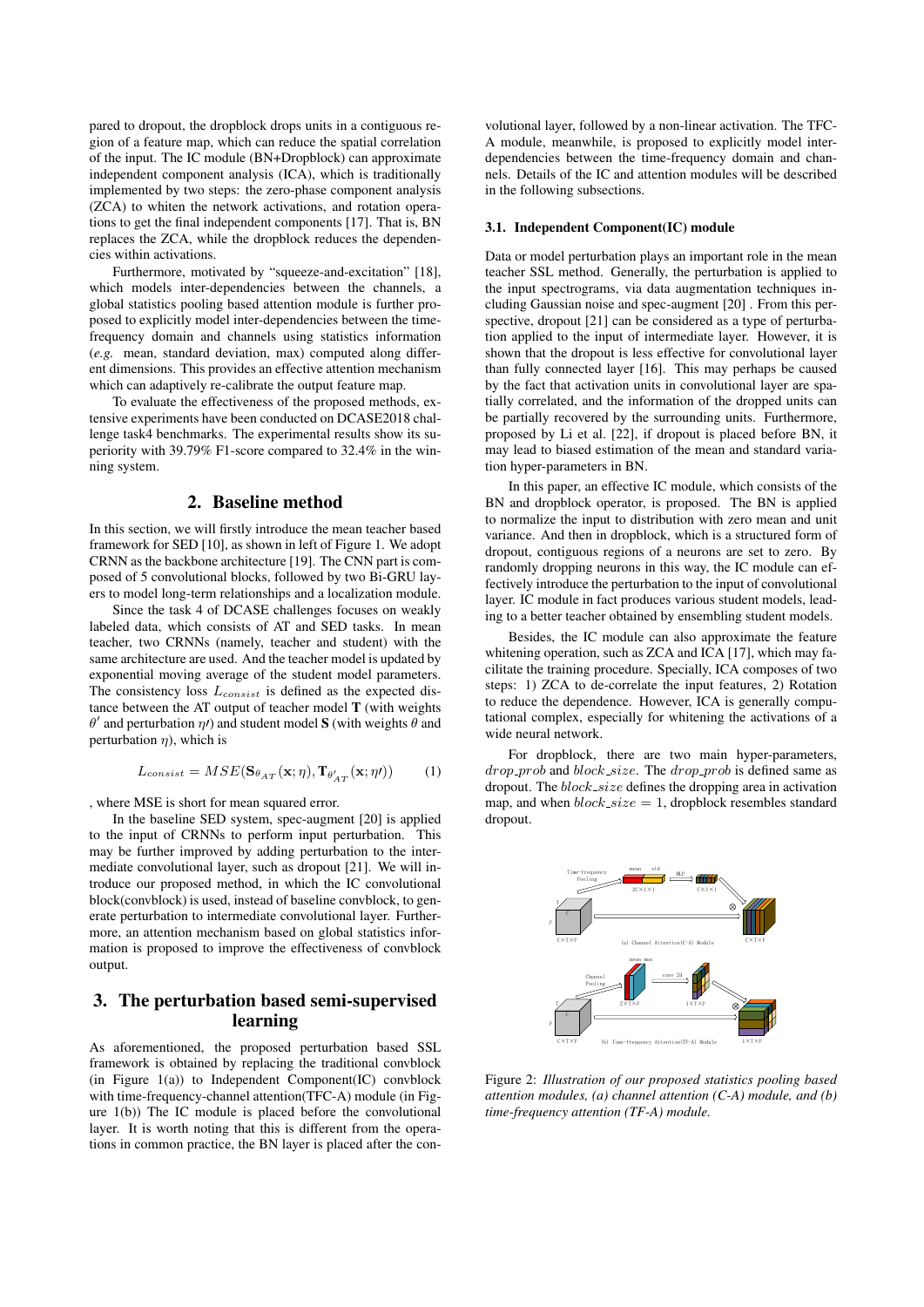#### 3.2. Statistics pooling based attention modules

Given an intermediate feature map  $\mathbf{U} \in \mathbb{R}^{C \times T \times F}$ , the global statistics pooling based attention module consists of two parts: 1) Channel-attention module(C-A) with an 1D channel attention map  $M_C \in \mathbb{R}^C$ , and 2) Time-frequency module(TF-A) with a 2D time-frequency attention map  $\mathbf{M}_{TF} \in \mathbb{R}^{T \times F}$  where T, F and C are time, frequency and channel dimensions respectively.

Different statistics information from U (*e.g.* mean, standard deviation, max) is exploited for C-A and TF-A.

## *3.2.1. Channel Attention(C-A)*

As shown in Figure 2(a), the statistics pooling is used to calculate the mean  $\mu \in \mathbb{R}^C$  and standard deviation  $\sigma \in \mathbb{R}^C$  over the time-frequency domain

$$
\mu = \frac{1}{T \times F} \sum_{i=1}^{T} \sum_{j=1}^{F} \mathbf{u}(i, j)
$$
 (2)

$$
\boldsymbol{\sigma} = \sqrt{\frac{1}{T \times F} \sum_{i=1}^{T} \sum_{j=1}^{F} \mathbf{u}^2(i,j) - \boldsymbol{\mu}^2}
$$
(3)

The output of statistics pooling z is obtained by concatenating the mean and standard  $z = [\mu, \sigma]$ . The channel attention map  $M<sub>C</sub>$  is calculated via series of non-linear operations,

$$
\mathbf{M}_C = \sigma(\mathbf{W}_2(\delta(\mathbf{W}_1 \mathbf{z}))) \tag{4}
$$

where  $\mathbf{W}_1 \in \mathbb{R}^{2C \times \frac{C}{r}}$ ,  $\mathbf{W}_2 \in \mathbb{R}^{\frac{C}{r} \times C}$  denote FC layers,  $\sigma(\cdot)$ and  $\delta(\cdot)$  denote sigmoid and ReLU respectively, r is the reduction rate.

#### *3.2.2. Time-frequency Attention(TF-A)*

As shown in Figure 2(b), in TF-A module, a 2D feature map  $\mathbf{M}_{TF} \in \mathbb{R}^{T \times F}$  is used to provide the attention on timefrequency domain. It is obtained by first calculating the mean and max information over channels, followed by a convolutional layer and a sigmoid activation

$$
\mathbf{M}_{TF} = \sigma(\mathbf{f}^{k \times k}[AvgPool(\mathbf{U});MaxPool(\mathbf{U})]) \quad (5)
$$

where f denotes a convolutional layer with kernel size  $k \times k$ .

#### *3.2.3. Arrangement of Attention Modules*

As aforementioned, the C-A and TF-A may provide complementary attentive information from their feature maps. Given C-A and TF-A modules, there are different arrangements of them, namely a sequential or parallel arrangement. For sequential arrangement of C-A and TF-A modules, we can have "C-A + TF-A" arrangement

$$
\begin{array}{rcl}\n\mathbf{U}' & = & \mathbf{M}_C(\mathbf{U}) \otimes \mathbf{U} \\
\mathbf{U}'' & = & \mathbf{M}_{TF}(\mathbf{U}') \otimes \mathbf{U}'\n\end{array} \tag{6}
$$

and reverse ordered sequential arrangement "TF-A  $+$  C-A"

$$
\begin{array}{rcl}\n\mathbf{U}' & = & \mathbf{M}_{TF}(\mathbf{U}) \otimes \mathbf{U} \\
\mathbf{U}'' & = & \mathbf{M}_C(\mathbf{U}') \otimes \mathbf{U}'\n\end{array} \tag{7}
$$

For parallel module is implemented as,

$$
\mathbf{U}' = \mathbf{M}_{TF}(\mathbf{U}) \otimes \mathbf{M}_C(\mathbf{U}) \otimes \mathbf{U}
$$
 (8)

, where ⊗ denotes element-wise multiplication, and during multiplication, the attention map should be broadcasted. In experiments, we will evaluate different arrangement of C-A and TF-A modules.

## 4. Experiments Setup

#### 4.1. Dataset

The experiments are conducted on the benchmark dataset from Task4 of the DCASE 2018 Challenge [23]. The dataset contains 1578 weakly-labeled training clips, 14412 unlabeled indomain training clips, 39999 unlabeled out-of-domain training clips, 288 development clips and 880 evaluation clips. The average length of occurrence of each event class is presented in Table 1, indicating the very significant variance in duration between events. In our experiments, we utilize weakly-labeled clips with unlabeled in-domain clips as training set, and evaluate the performance on publicly available evaluation set.

| <b>Average</b><br>length(s) | Median filter<br>size(s) |
|-----------------------------|--------------------------|
| 1.53                        | 0.50                     |
| 5.35                        | 1.75                     |
| 0.81                        | 0.26                     |
| 0.56                        | 0.16                     |
| 1.03                        | 0.34                     |
| 7.42                        | 2.46                     |
| 9.34                        | 3.10                     |
| 5.61                        | 1.85                     |
| 1.51                        | 0.50                     |
| 8.66                        | 2.86                     |
|                             |                          |

Table 1: *Average length and median filter size of each class in the development dataset.*

#### 4.2. Feature Extraction

The input features used in the proposed system are log-mel spectrograms, which are extracted from the audio signal resampled at 32 kHz. The spectrogram uses 64 Mel-scale filters and a window size of 32ms with 50% overlap between windows. As a result, each 10-second sound clip is transformed into a 2D time-frequency representation with a size of  $(640 \times 64)$ .

#### 4.3. Experimental Settings

The neural networks are trained using the Adam optimizer [24], where the maximum learning rate is set to 0.001, and the total training epochs are set to 100. Specifically, there is a rampup for the learning rate over the first 20 epochs, and an adaptive median filter is used for backend processing. The filter size for each event category is selected according to Table 1.

For IC modules, we performed a set of experiments to determine that a sensible *block\_size* is 5 for this configuration. In the TFC-A modules, similar empirical testing found a good reduction rate  $r$  is 8, and a reasonable kernel size for the convolutional layer in the TF-A module is  $5 \times 5$ .

Event based macro-F1 is used as the main metric For SED tasks. The experiment results are all evaluated by the sed eval toolbox [25]. Onsets are evaluated with a collar tolerance of 200ms. Tolerance for offsets is computed per event as the maximum of 200ms or 20% of event length.

## 5. Results and Discussion

In experiments, we evaluate the performance of perturbation based SED systems including: 1) IC(dropblock): with IC module only to introduce perturbation on input of intermediate con-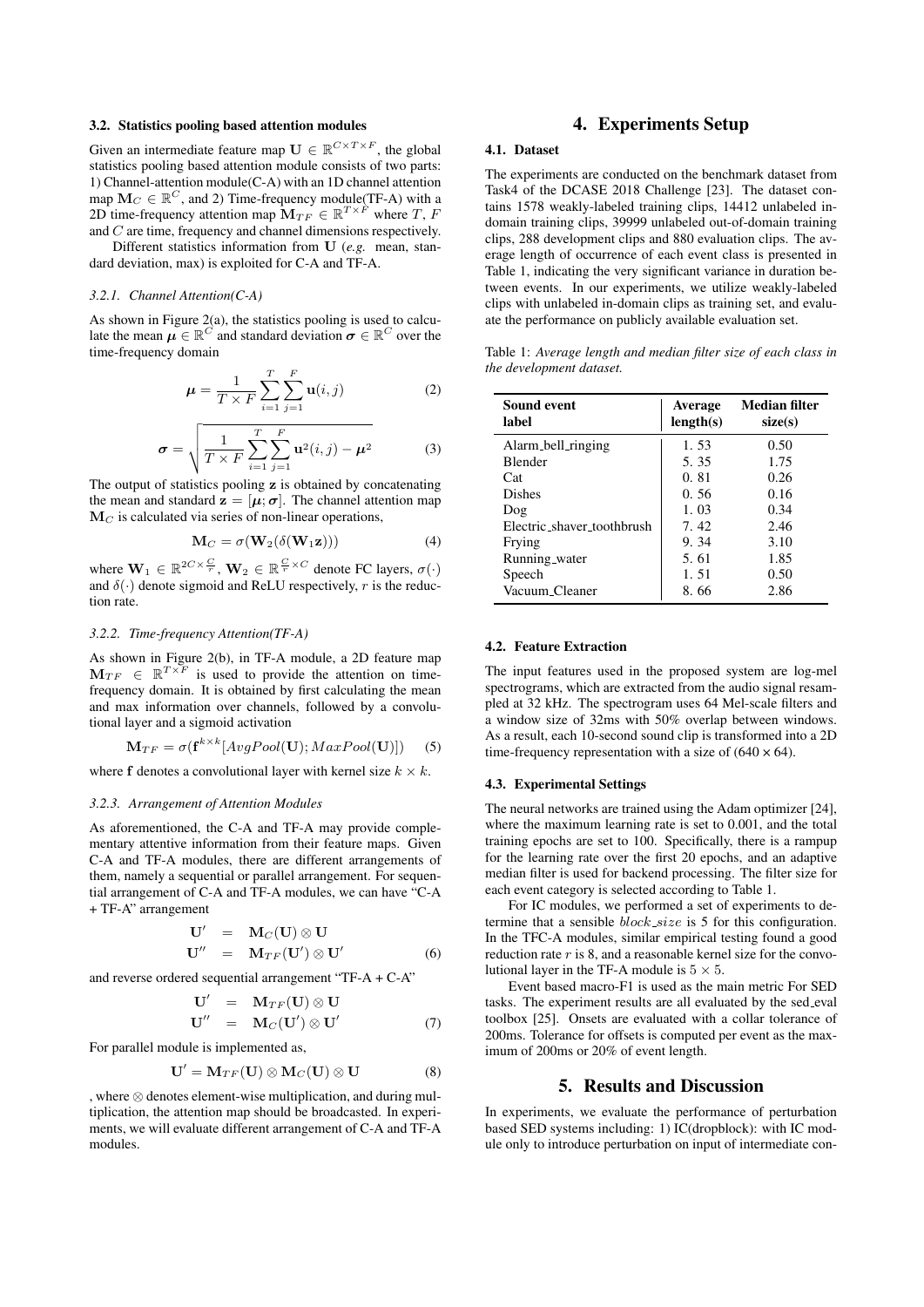Table 2: *Results of our proposed methods.*

| <b>System</b>              | Macro F1, $%$ |
|----------------------------|---------------|
| Winner's system [26]       | 32.4          |
| IC(dropblock)              | 39.30         |
| $TF-A + C-A$               | 39.50         |
| $IC(dropblock)+TF-A + C-A$ | 39.79         |

volutional layer, 2) TF-A + C-A: with the sequential arrangement of TF-A and C-A to introduce the attention mechanism for output, and 3) IC(dropblock + TF-A + C-A): the combination of both 1) and 2). As shown in Table 2, the proposed IC module, as well as TFC-A module can achieve F1-score over 39.00%. In addition, by combining the IC(dropblock) and "TF-A + C-A" modules, the F1-score can achieve 39.79%, which significantly outperforms the previously winning score of 32.4% [26]. The experiments results demonstrate the effectiveness of our proposed methods. A detailed ablation analysis will be conducted in the next subsections.

#### 5.1. Evaluations of dropblock or dropout in IC module

We further evaluate the performance of dropout and dropblock in IC module with different  $drop\_prob$ . As shown in Table 3, the CRNN baseline in Figure 1(a) achieves an F1-score of 36.17%, with 3.77% gain over winner's system in DCASE2018 challenges. This may come from the superiority of the CRNN system as well as the adaptive median filter (in Table 1) for backend processing. The performance of system using IC module is further improved compared with the baseline system.

Furthermore, we can see that with the same  $drop\_prob$ , the performance of IC(dropblock) is generally better than IC(dropout) [14], indicating that our proposed IC(dropblock) provides more effective perturbations for convolutional layers. Specifically, among different drop-prob, IC(dropblock) with  $drop\_prob=0.05$  provides best F1-score of 39.30%, relative 3.13% improvement of our baseline system. To further analyze the effectiveness of TFC-A modules, we conduct several ablation experiments.

Table 3: *SED results from evaluating the IC modules.*

| <b>ConvBlock</b>    | drop_prob | Macro F1, % |
|---------------------|-----------|-------------|
| Baseline convblock  |           | 36.17       |
| IC(no perturbation) |           | 37.74       |
| $IC(dropout)$ [14]  | 0.05      | 38.34       |
| IC(dropout)         | 0.10      | 37.28       |
| IC(dropout)         | 0.20      | 35.86       |
| IC(dropblock)       | 0.05      | 39.30       |
| IC(dropblock)       | 0.10      | 38.10       |
| IC(dropblock)       | 0.20      | 36.49       |

#### 5.2. Evaluations of different TFC-A

In the proposed attention method, different types of statistics information (*e.g.* mean, standard deviation, max) are used for TF-A and C-A. Results in Table 4, reveal quite wide differences in performance for the different types of statistics in the C-A module. Specially C-A(mean), same as Squeeze-and-Excitation [18], can improve the performance from 37.74%

Table 4: *SED performance of different TFC-A modules.*

| <b>TFC-A module</b> | Macro F, % |
|---------------------|------------|
|                     | 37.74      |
| C-A (mean)          | 38.68      |
| $C-A$ (max)         | 25.25      |
| C-A (mean std)      | 39.00      |
| TF-A (mean max)     | 38.04      |
| Parallel (TFC-A)    | 37.96      |
| $C-A + TF-A$        | 37.54      |
| $TF-A + C-A$        | 39.50      |

(baseline without C-A) to 38.68%. On the contrary, C-A(max) only achieves the performance of 25.25%, indicating that C-A(max) may loss the information of the overlapped events. In addition, C-A(mean std) incorporates the standard deviation as a second-order statistic information, and achieves F1-score of 39.00%. Finally, TF-A(mean-max) provides a slight improvement over the baseline system. This indicates that the class-wise information tends to be relatively strongly encoded in the channel dimension.

We also evaluate the performance of combining TF-A or C-A modules in parallel or sequential fashion, as shown in Table 4. We can see that sequential arrangement  $(TF-A+C-A)$  can achieve the F1-score of 39.50%, performing best with the same settings. Interestingly, the reverse ordered sequential arrangement (C-A + TF-A), performs worst. From the previous experiments we already know the importance of the C-A module. It seems that performing TF-A first strengthens the information on the time-frequency domain but it is necessary to apply C-A to emphasize the important channels. In the converse case, the C-A first sequential attention is overruled by the subsequent TF-A operation, thus reducing performance. The parallel TFC-A also provides slight improvement to the baseline system, but worse than the sequential attention module( $TF-A + C-A$ ).

## 6. Conclusion

In this paper, a novel perturbation based semi-supervised learning method, combining batch normalization with dropblock, is investigated. This not only provides perturbation to the convolutional layer but also whitens their inputs, to improve semisupervised SED performance. Experimental results reveal the proposed dropblock based IC modules outperform conventional dropout, providing more effective perturbations to the convolutional layers. Furthermore, statistical pooling based attention module is used to explicitly model inter-dependency between time-frequency and channel domains. Among mean, standard deviation and max computed on different dimensions, we sequentially apply time-frequency attention, followed by channel attention, performing best. By combining the IC module and TFC-A module, the final F1-score of 39.8%, significantly outperforms the 32.4% achieved by the previously published winning system. In future, we hope to exploit other perturbation and attention types for semi-supervised SED.

## 7. Acknowledgement

This work was supported by National Natural Science Foundation of China (Grant No. U1613211) and Key Science & Technology Project of Anhui Province(18030901016).